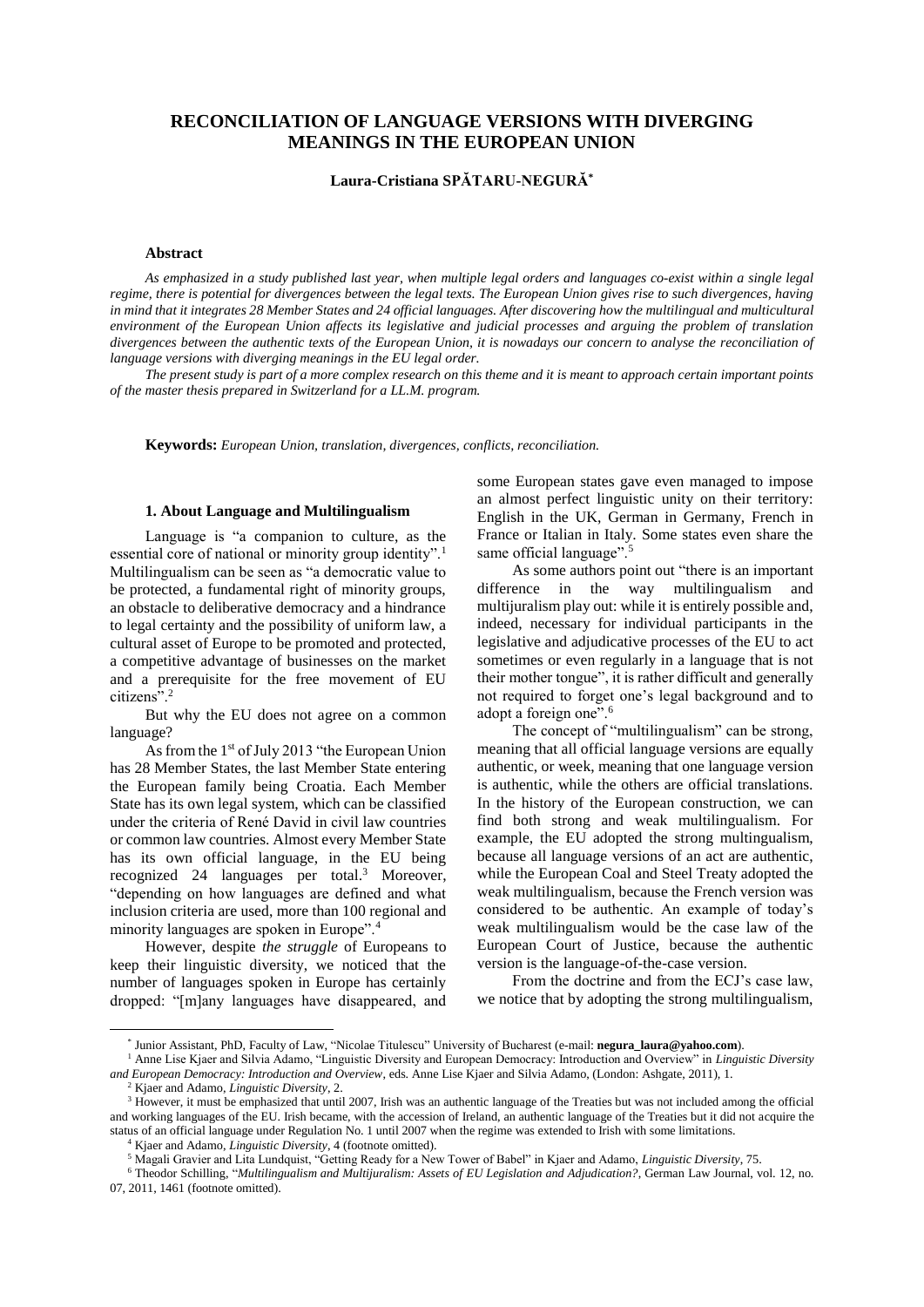the EU faces many problems, leading to contradictions or variations between the language versions of the EU acts.

In many ECJ cases, it was underlined that multilingualism is essential to the EU legal order. For instance, in the case *Kik v. OHIM*, it was said that:

*Multilingualism is an indispensable component of the effective operation of the rule of law in the Community legal order, since many rules of primary and secondary law have direct application in the national legal systems of the Member States.*<sup>7</sup>

Another example can be discovered in the *CILFIT* case, where the Court stated:

*It must be borne in mind that Community legislation is drafted in several languages and that the different language versions are all equally authentic. An interpretation of a provision of Community law thus involves a comparison of the different language versions.<sup>8</sup>*

# **2. Reconciliation of Language Versions with Diverging Meanings**

The meaning of the EU law cannot be derived from one version of the official languages, therefore the languages are interdependent and "[h]ence EU citizens cannot purely rely on their own languages when they want to know what the EU law says on a particular issue. In principle, the EU citizens must know the law in each and every official language because the meaning of the law is anchored not in one single language version, but in all the language versions taken together".<sup>9</sup>

The differences between the languages are inevitable because they are not absolute copies one of each other. In this case, the EU multilingualism leads to "legal miscommunication, misinterpretation, incoherent and divergent texts and, ultimately, an obstacle to achieving what lies at the very core of the rule of law, namely legal certainty".<sup>10</sup>

But to what extent must language be regarded as *a barrier* to the development of a uniform European law?

If the EU legislator wants to legislate, therefore to communicate despite the diversity, translators and interpreters are required. They are the ones who can bridge the gap between different nationalities, facilitating the passage from one river bank to the other. Can we speak just in one language? Or what is the language of democracy in Europe? Habermas

suggested that the common language in Europe should be English.<sup>11</sup>

"Legal translation is a special form of translation where linguistic signs are closely related to the legal systems to which they originally belong".<sup>12</sup> It is special because the legal language is a specialised sublanguage used by jurists and the legal norms found in legal texts are enforceable. Because law is not an exact science, its language is polysemantic. For example, depending on the context, by the word *law* (in other languages, *drept, derecho, droit, diretto*) we can designate the objective law or the subjective law. Moreover, law contains legal concepts specific to a legal culture or system, for which there are no other equivalents in other legal systems (*e.g*. *common law, consideration, equity*).

"To be imbued with life and full meaning, the word/term must be used in conjunction with quasilegal vocabulary (collocations) in addition to general vocabulary".<sup>13</sup>

But which European institution intervenes when translation conflicts arise? Well, the European Court of Justice (formed by the Court of Justice, the General Court and the Civil Service Tribunal) is the judicial authority of the multilingual European Union, ensuring the uniform interpretation EU law in 24 of the official languages. It ensures the observance of law "in the interpretation and application" of the treaties. It has to ensure that the Member States comply with their obligations, reviews the legality of the EU institutions' acts and interprets the EU law at the request of the national courts.

In the last year's study<sup>14</sup>, we have analyzed the ECJ's case law on translation conflicts between the authentic texts of the European Union and the legal consequences of such judge-made definitions.

A normal continuation on the divergences between language versions problem is the reconciliation of the texts. It is obvious that there are diverging meanings between all 24 official languages versions, but the problem is how do we reconcile the diverging meanings?

The European institutions are familiar with this question. During the years, several methods of reconciliation have been discussed and observed in the ECJ's case law, among which the preference for the majority meaning, the preference for the clear meaning, the preference for the liberal meaning. *Unfortunately, the Court did not prefer and adopt just one method*.

<sup>8</sup> Judgment of the Court in Case C-283/81, *Srl CILFIT and Lanifacio di Gavardo SpA v. Ministry of Health* [1982] ECR 3415, par. 18. <sup>9</sup> Kjaer and Adamo, *Linguistic Diversity*, 7.

 $\overline{a}$ 

<sup>7</sup> Judgment of the Court in Case C-361/01 P *Christina Kik v. Office for Harmonisation in the Internal Market* [2003] ECR I-8283.

<sup>10</sup> *Ibidem*.

<sup>11</sup> Please see Kjaer and Adamo, *Linguistic Diversity*, 9.

<sup>&</sup>lt;sup>12</sup> European Commission, Directorate-General for Translation, *Studies on translation and multilingualism. Lawmaking in the EU multilingual environment*, 1/2010, 66.

<sup>13</sup> Jean-Claude Gemar, "What Legal Translation is and is not – Within or Outside the EU" in *Multilingualism and the Harmonisation of European Law*, eds. Barbara Pozzo and Valentina Jacometti, (the Netherlands: Kluwer Law International, 2006), 73.<br><sup>14</sup> Laura-Cristiana Spataru Nacura, "Cause Arriver Person", The Communicational, 2006), 73.

<sup>14</sup> Laura-Cristiana Spataru-Negura, "*Some Aspects Regarding Translation Divergences Between the Authentic Texts of the European Union*", CKS 2014 proceedings, Bucharest, 2014, 368-387.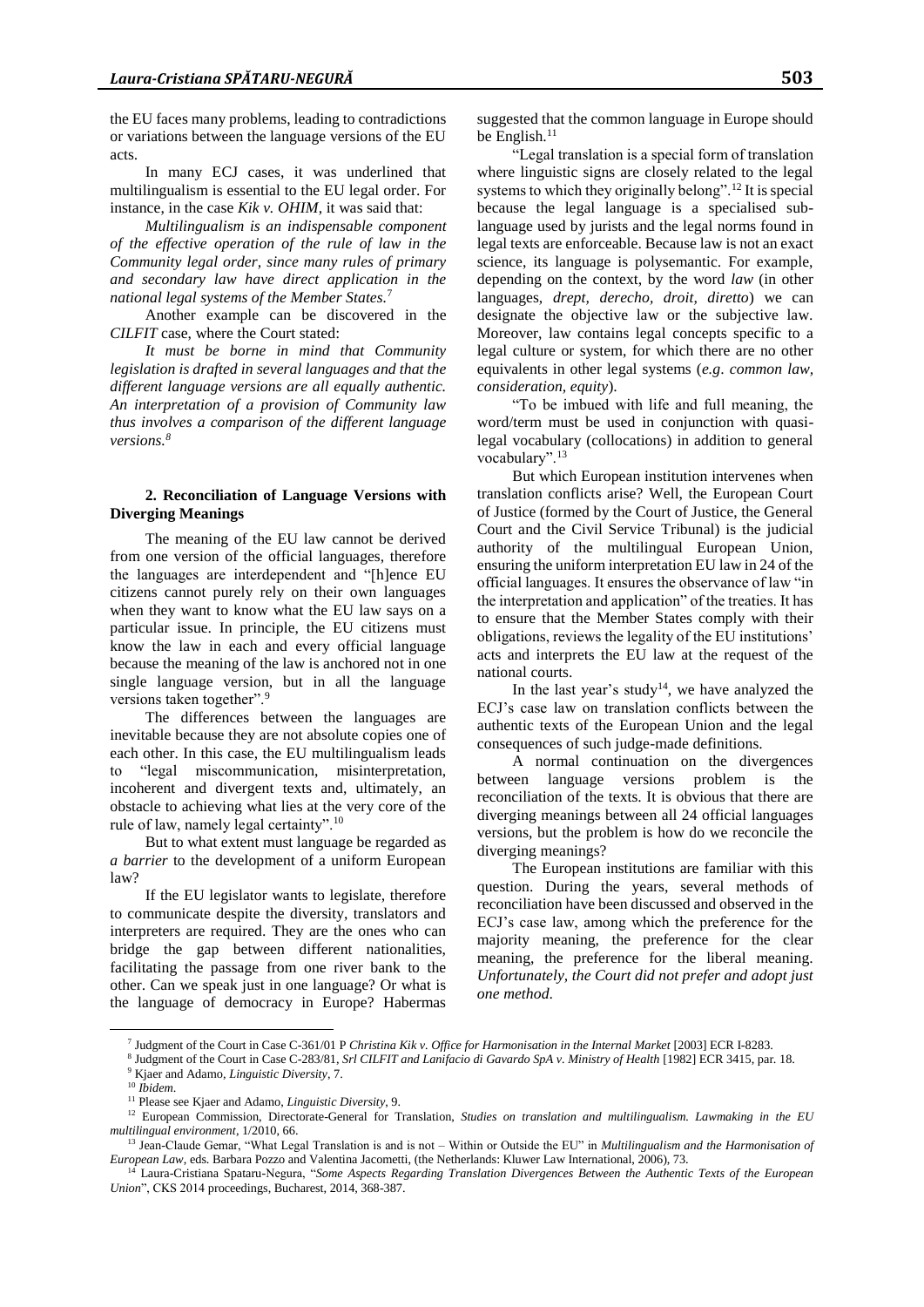Sometimes, in reconciling the divergent language versions, the Court uses the context and the purpose. For example, in case *Givane v. Secretary of State*, the Court presupposed that a literal interpretation can solve the problem of diverging meanings, but underlined that it has not enough:

*Since a literal interpretation of the words "for at least two years" […] does not provide an unequivocal answer to the question referred, it is necessary to place that expression in its context and to interpret it in relation to the spirit and purpose of the provision in question.* <sup>15</sup>

Thus, we should interpret this passage as saying that literal interpretation can be used to reconcile diverging meanings, BUT that this was not possible in the respective case.

We notice that the Court regularly uses a *standard phrase* when explaining the need for multilingual interpretation, which is:

*It must be borne in mind in this regard that, according to settled case-law, the necessity for uniform application and accordingly for uniform interpretation of a Community measure makes it impossible to consider one version of the text in isolation, but requires that it be interpreted on the basis of both the real intention of its author and the aim he seeks to achieve, in the light, in particular, of the versions in all languages.* 16

However, there are situations when a comparison of the different official versions will not solve the interpretative problem, but it will still have an important role because it can demonstrate that a particular wording is misleading. When using the purpose to solve the interpretative problem, the Court often uses the wording of various articles of the act of its preamble. For example, in the case *Commission v. Germany*<sup>17</sup>, the Court used in order to establish the purpose of the act the wording of Article 13 and the preamble of the directive. Of course that it is important how the ECJ finds and construes the purpose of a legal act. Apart from looking to the preamble or various articles of the act, the ECJ could also consult the *travaux préparatoires*, because the choice of the proper word could have been part of the discussions in the legislative bodies.

We consider that the teleological method used in interpreting the EU law is the most used method in establishing legal meaning by the ECJ.

 $\overline{a}$ 

But when multilingual interpretation is going to be engaged and which languages should be considered as mandatory consultation languages? First of all, we consider that English and French should be the consultation languages, because these are "*de facto* originals in the legislation process of the Union, in the sense that a crushing majority of all documents are drafted first in one of these languages. As *de facto* originals they are potentially better prepared than other language versions and better reflect the intention of the legislator".<sup>18</sup> Another reason would be that they represent the most important legal cultures: civil law and common law. The need for uniformity<sup>19</sup> throughout the European Union could be another reason to choose these languages as consultation languages. "[T]he search for their meaning [varying linguistic expression of laws] does not start out with the aim of reconciling the various language versions, but originated in the need to represent the precepts and values of the Community legal system in a uniform way".<sup>20</sup> The uniformity is needed because "a Union whose rules are interpreted and applied differently in each Member State is a Union on paper only".<sup>21</sup>

We consider that if the national courts will use their own language version, interpreted with the help of the two mandatory consultation languages (English and French), the uniformity could be achieved, because the same languages would be used in all the Member States. Although there might be critics regarding the privileged position given to French and English by this recommendation, we consider that they already enjoy a special position, being considered *de facto* originals in the legislative process of the European Union. Of course, that in the event of difficult cases, the national courts retain the possibility to refer them to the ECJ.

As regards the moment when national courts should consult other language versions, we underline that these mandatory consultation languages should be employed automatically in the interpretation process. As for the multilingual interpretation by the ECJ, this does not happen regularly. The ECJ either trusts its AGs with the performance of language comparison,<sup>22</sup> or it conducts its own comparison, sometimes

<sup>15</sup> Please see Case C-257/00 *Nani Givane and Others v. Secretary of State for the Home Department* [2003] ECR I-345.

<sup>&</sup>lt;sup>16</sup> Please see Case C-188/03 Irmtraud Junk v. Wolfgang Kūhnel [2005] ECR I-885, para. 33.

<sup>&</sup>lt;sup>17</sup> Please see Case 107/84 *Commission of the European Communities v. Federal Republic of Germany* [1985] ECR 2655.

<sup>&</sup>lt;sup>18</sup> Mattias Derlen, "In Defence of (Limited) Multilingualism: Problems and Possibilities of the Multilingual Interpretation of European Union Law in National Courts" in Kjaer and Adamo, *Linguistic Diversity*, 162.

<sup>19</sup> Please see Case 30/77 *Régina v. Pierre Bouchereau* [1977] ECR 1999, para. 14; Case C-372/88 *Milk Marketing Board of England and Wales v. Cricket St. Thomas Estate* [1990] ECR I-1345, paras. 18-19; Case C-187/07 *Criminal proceedings against Dirk Endendijk* [2008] ECR I-2115, para. 25.

<sup>&</sup>lt;sup>20</sup> Favrizio Vismara, "The Role of the Court of Justice of the European Communitities in the Interpretation of Multilingual Texts" in Pozzo and Jacometti, *Multilingualism and the Harmonisation of European Law*, (the Netherlands: Kluwer Law International, 2006), 68.

<sup>21</sup> Derlen, *In Defence*, in Kjaer and Adamo, *Linguistic Diversity*, 163.

<sup>22</sup> Please see Case C-173/07 *Emirate Airline* [2008] ECR I-05237, par. 25. But sometimes, important language differences discovered by the AGs are ignored by the Court – *e.g.* Case C-265/03 *Igor Simutenkov v Ministerio de Educacion y Cultura, Real Federacion Espanola de Futbol* [2005] ECR I-2579.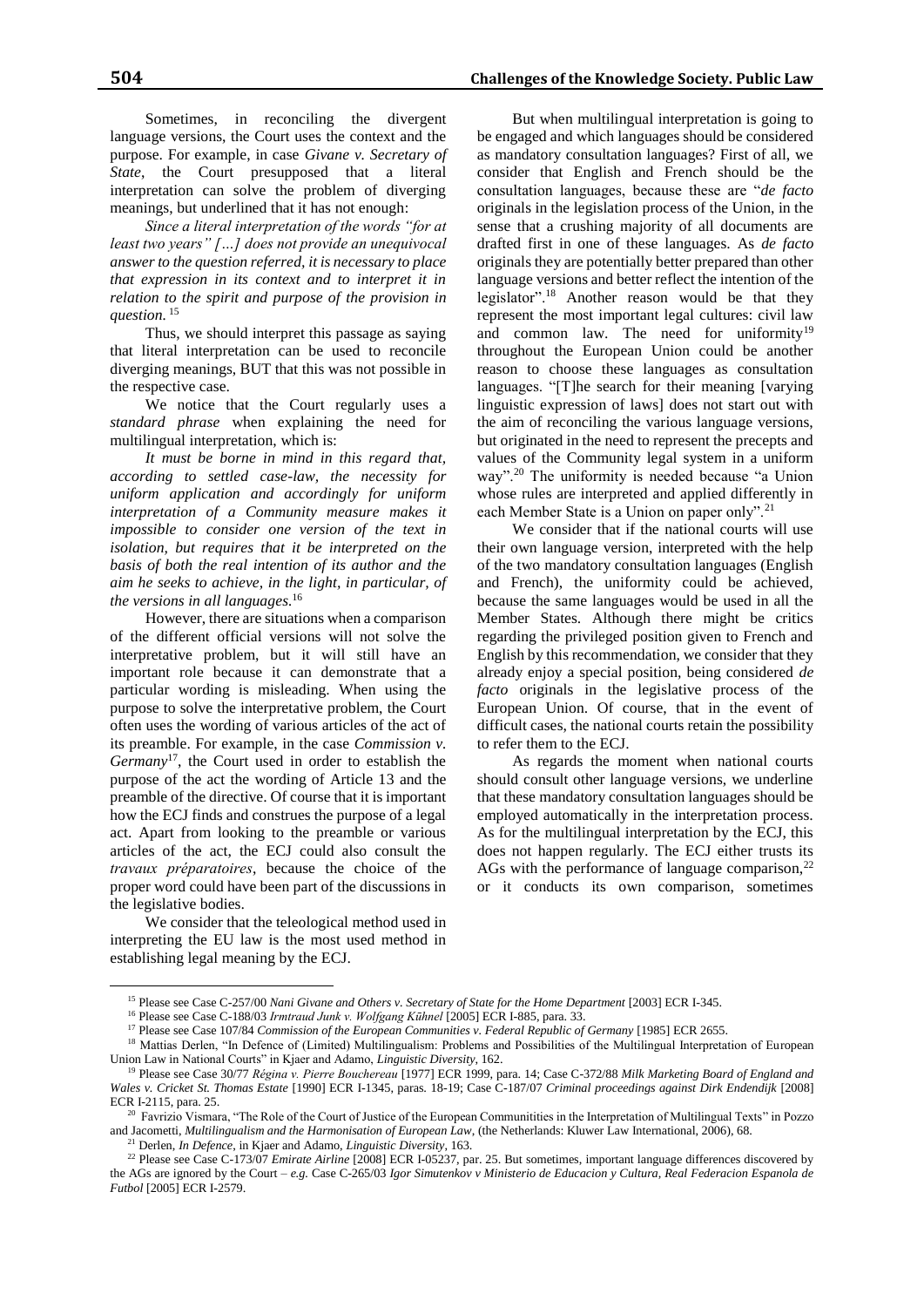including more languages $23$  and arriving at different  $conclusions<sup>24</sup>$ .

The multilingual interpretation can have two outcomes: either all the official language versions have the same meaning, or they do not. Sometimes, the ECJ understands the language comparison as looking for the literal meaning or the usual meaning of words, at least.<sup>25</sup>

# **3. Conclusions**

The EU law is very special, because it is an autonomous legal order, characterized by multilingualism (24 equally authentic official languages) and multijuralism (28 national legal systems). The increase of the official languages in the EU (from 4 in 1958 to 24 in 2013), determines the multilingualism in the EU institutions to be even more complex. We have to keep in mind that with the 24 official languages, the European institutions have to manage 552 linguistic combinations both for translation and for interpretation: each of the 24 languages must be transposed in the 23 other official languages. This fact requires the recruitment of an important number of translators and interpreters.

From all the ECJ's cases mentioned in this study, it appears that the Court is compelled to apply different interpretation techniques that correspond to the nature of the actual discrepancy between the language versions of the EU legal acts that it is called upon to interpret. In order to avoid such discrepancies, a continuous effort of strengthening the quality of the drafting and the translation of the multilingual EU law

is compulsory. Although the principle of equal authenticity of all language versions is incompatible with cases that result in an interpretation that gives precedence to one version over the other, the ECJ realized that solutions are needed. We have to borne in mind that these solutions do not have to overlook the principle of effectiveness, which ensures maximum adhesion to the EU objectives. Thus, in a judgment in 2000, the ECH stated that "whenever a provision of Community law was capable of diverse interpretation, preference must be given to the one which is best adapted to safeguarding its effectiveness, while preserving the principle that, in the case of disparity between the various language versions of a Community text, the provision must be interpreted as a function of the system and purpose of the legislation of which it forms part".<sup>26</sup> In another case<sup>27</sup>, the Court reiterated that, when an EU provision is capable of different interpretations, preference shall be accorded to the best suited to preserve the effectiveness of that provision.

An examination of the ECJ case-law<sup>28</sup> highlights "how solutions to problems of interpretation of multilingual texts reflect specific characteristics"<sup>29</sup> of the EU's legal system. This analysis shows that the Court does not yet have a clear policy on how to solve the practical problem of authenticity of texts of all language versions of Community legislation.

Of course that the meaning of the EU law cannot be derived from one version of the official languages, therefore the languages are interdependent. In this case, the EU multilingualism leads to incoherent and divergent texts that are an obstacle to achieving legal certainty.

# **References**

 $\overline{a}$ 

- European Commission, Directorate-General for Translation, Studies on translation and multilingualism. Lawmaking in the EU multilingual environment, 1/2010;
- Anne Lise Kjaer and Silvia Adamo (eds.), Linguistic Diversity and European Democracy: Introduction and Overview, (London: Ashgate, 2011);
- Barbara Pozzo and Valentina Jacometti (eds.), Multilingualism and the Harmonisation of European Law, (the Netherlands: Kluwer Law International, 2006);
- Theodor Schilling, "Multilingualism and Multijuralism: Assets of EU Legislation and Adjudication?, German Law Journal, vol. 12, no. 07, 2011;
- Laura-Cristiana Spataru-Negura, "Some Aspects Regarding Translation Divergences Between the Authentic Texts of the European Union", CKS 2014 proceedings, Bucharest, 2014;
- Case 30/77 Régina v. Pierre Bouchereau [1977] ECR 1999;
- Case C-283/81, Srl CILFIT and Lanifacio di Gavardo SpA v. Ministry of Health [1982] ECR 3415;
- Case 107/84 Commission of the European Communities v. Federal Republic of Germany [1985] ECR 2655;

<sup>23</sup> Please see Case C-420/98 *W.N. v. Staatssecretaris van Financiën* [2000] ECR I-2867.

<sup>24</sup> Please see Case C-72/95 *Aannemersbedriif P/K. Kraaijeveld BV & Others v. Gedeputeerde Staten van Zuid-Holland* [1996] ECR I-5403.

<sup>25</sup> Please see Case C-298/07 *Bundesverband der Verbraucherzentralen und Verbraucherverbände - Verbraucherzentrale Bundesverband* 

*eV v deutsche internet versicherung AG* [2008] ECR I-07841. In this case, AG Colomer used the dictionary meanings of the words in question. <sup>26</sup> Please see Case C-437/97 *Evangelischer Krankenhausverein Wien v Abgabenberufungskommission Wien and Wein & Co. HandelsgesmbH v Oberösterreichische Landesregierung* [2000] ECR 1157.

<sup>27</sup> Please see Case C-434/97 *Commission of the European Communities v. the French Republic* [2002] ECR 1129.

<sup>28</sup> Please see Case 19/67 *van der Vecht*, Case 49/71 *Getreide*, Case 6/74 *Moulijn*, Case C-103/01 *Firefighters*.

<sup>29</sup> Vismara, *The Role of the Court of Justice*, 68.